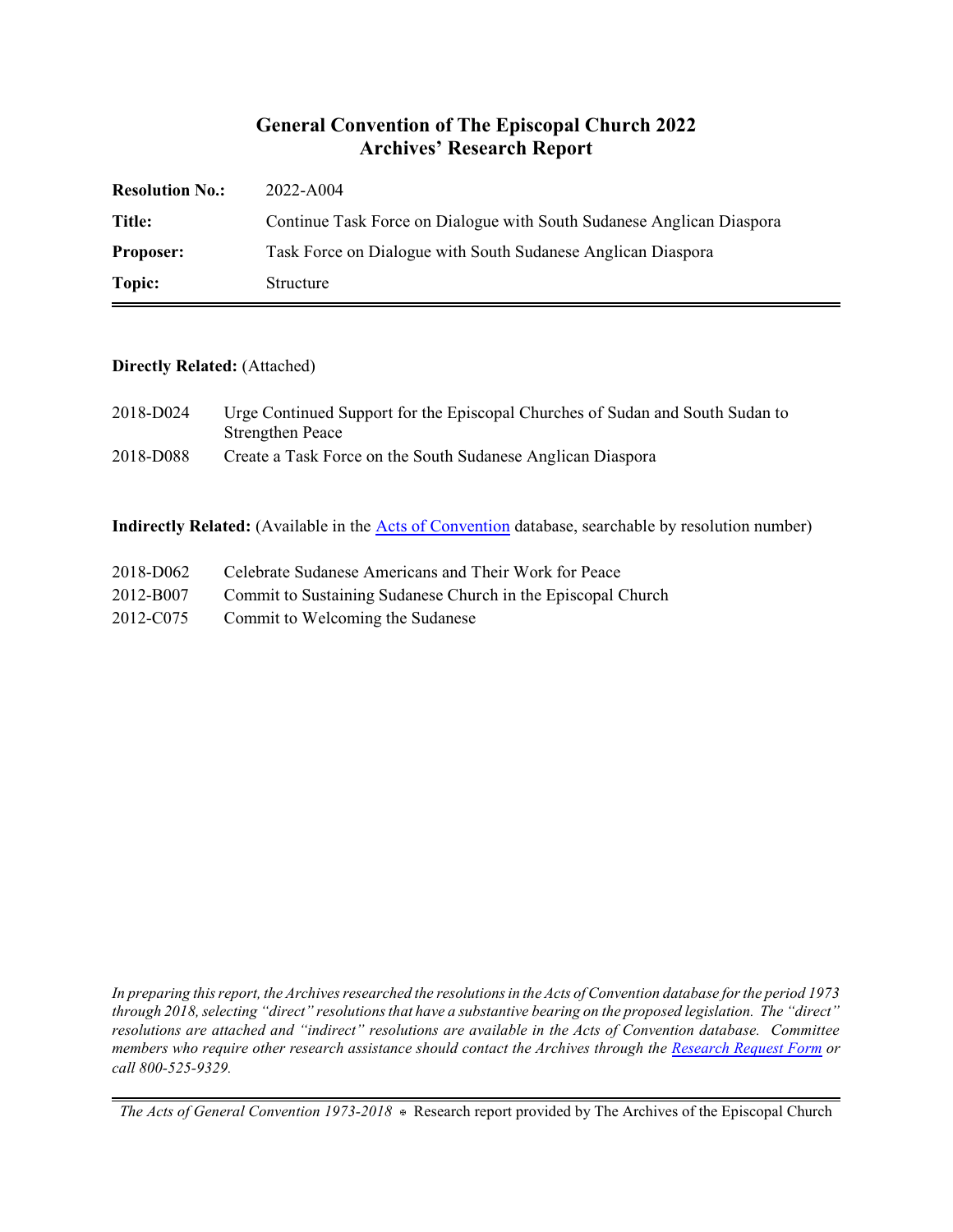# **A004 - Continue Task Force on Dialogue with South Sudanese Anglican Diaspora**

#### **Final Status:** Not Yet Finalized

**Proposed by:** Task Force on Dialogue with South Sudanese Anglican Diaspora **Requests New Interim Body**: Yes **Amends C&C or Rules of Order**: No **Has Budget Implications**: Yes **Cost**: \$25,000.00 **HiA:** HD **Legislative Committee Currently Assigned**: 13 - Committees & Commissions **Completion Status:** Incomplete **Latest House Action:** N/A **Supporting Documents:** No

# **Resolution Text**

*Resolved*, the House of Bishops concurring,

That the 80th General Convention extend the work of the Task Force on Dialogue with South Sudanese Anglican Diaspora for the coming triennium; and be it further

*Resolved,* That the task force report to the Executive Council at least once each year during the coming triennium; and be it further

*Resolved,* That the task force conclude its work and expire no later than adjournment sine die of the 81st General Convention; and be it further

*Resolved,* That the General Convention request the Joint Standing Committee on Program, Budget, and Finance to consider a budget allocation of \$25,000 for the implementation of this resolution.

# **Explanation**

The 79th General Convention of The Episcopal Church approved Resolution 2018-D088 which called upon the Presiding Bishop to appoint a task force named the Task Force on Dialogue with South Sudanese Anglican Diaspora (Task Force) and consisting of two bishops, two clergy, and two laypersons. The Task Force was tasked with establishing an official conversation with the South Sudanese-American Anglican Diaspora (SSAAD) living in the United States and to develop a statement of understanding regarding the relationship of SSAAD communities and members and The Episcopal Church (TEC).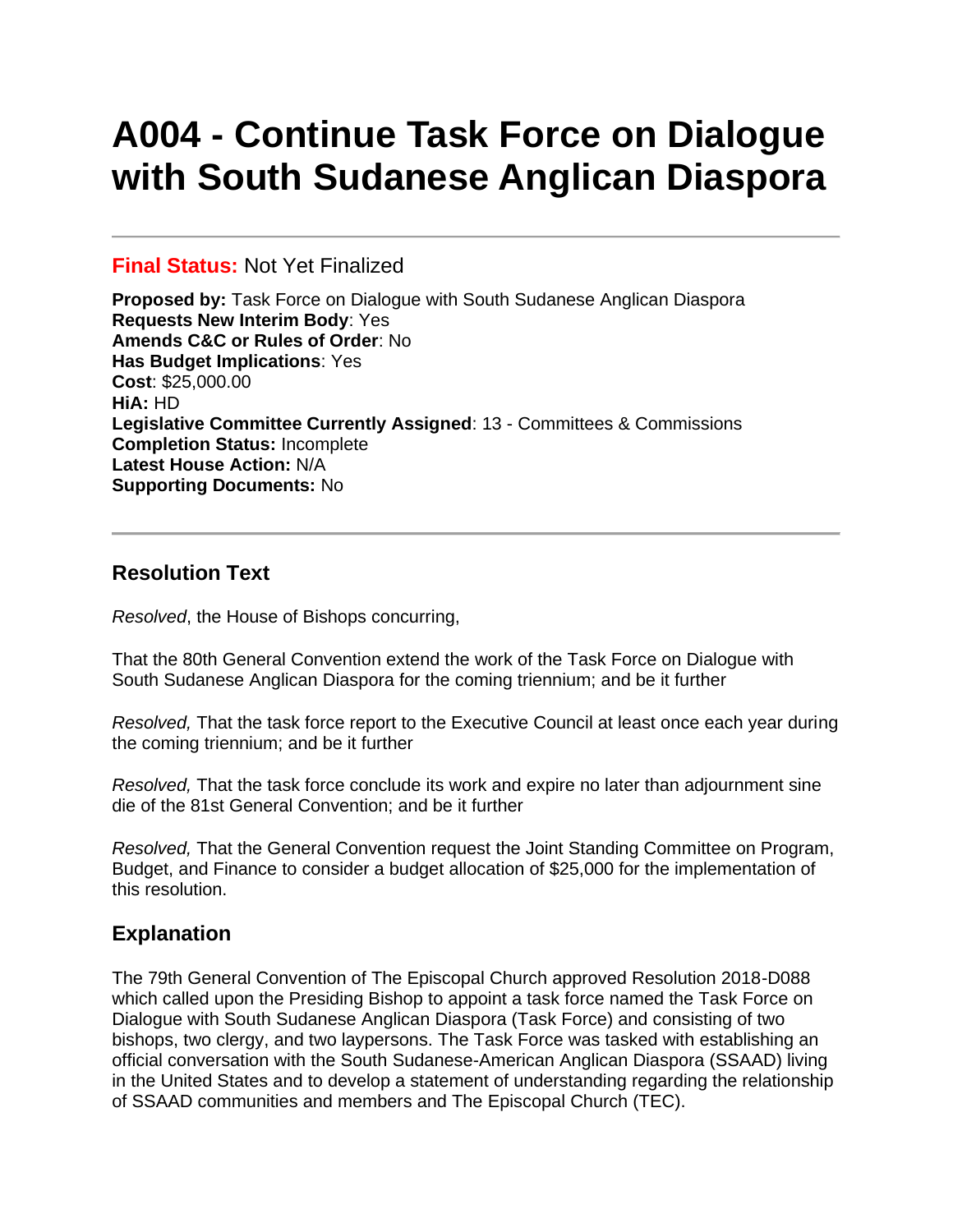The Task Force was duly formed and met once in person and on numerous occasions virtually during the triennium. To carry out its mandate, the Task Force intended to host an in-person conference in the spring of 2020 to bring together leaders of SSAAD communities and members of the Task Force. The purpose of the conference was:

- 1. to discuss the substance of 2018-D088;
- 2. to examine the relationship of SSAAD members and communities with TEC as well as its dioceses and local churches; and
- 3. to ascertain the steps and actions needed more fully and appropriately to incorporate local SSAAD communities into the fabric of TEC.

Unfortunately, shortly before the in-person conference was to convene, the world-wide COVID-19 pandemic interrupted all in-person meetings. Therefore, the Task Force was not able to hold the necessary conversations with the SSAAD, thus undermining the Task Force's ability to carry out its mandate.

Even though in-person meetings have not been possible, and the planned conference has had to be delayed, the Task Force has remained active. The Task Force has held regular meetings by Zoom, typically once per month. The Task Force has liaised with the Rev. Ron Byrd and the Office of Black Ministries. The Task Force, with the assistance and leadership of a Steering Committee (formed to help with the logistics and planning of the in-person conference), has identified South Sudanese Anglican Diaspora leaders and had conversations with them concerning how best to proceed under the circumstances. The Task Force is currently planning for virtual conferences and compiling potential dates to move forward. The Steering Committee is now tasked with setting dates for four to six Zoom conference "listening sessions." Each will include 12 attendees – two task force members, nine or 10 members of the South Sudanese Diaspora (men and women), plus a facilitator. The Steering Committee will guide the conversations. Those conversations are anticipated to help develop meaningful topics of conversation for the in-person conference, whenever it is safe to hold that gathering.

The Task Force believes the work remains essential and requests the Task Force be continued for the next Triennium to pursue its vital work.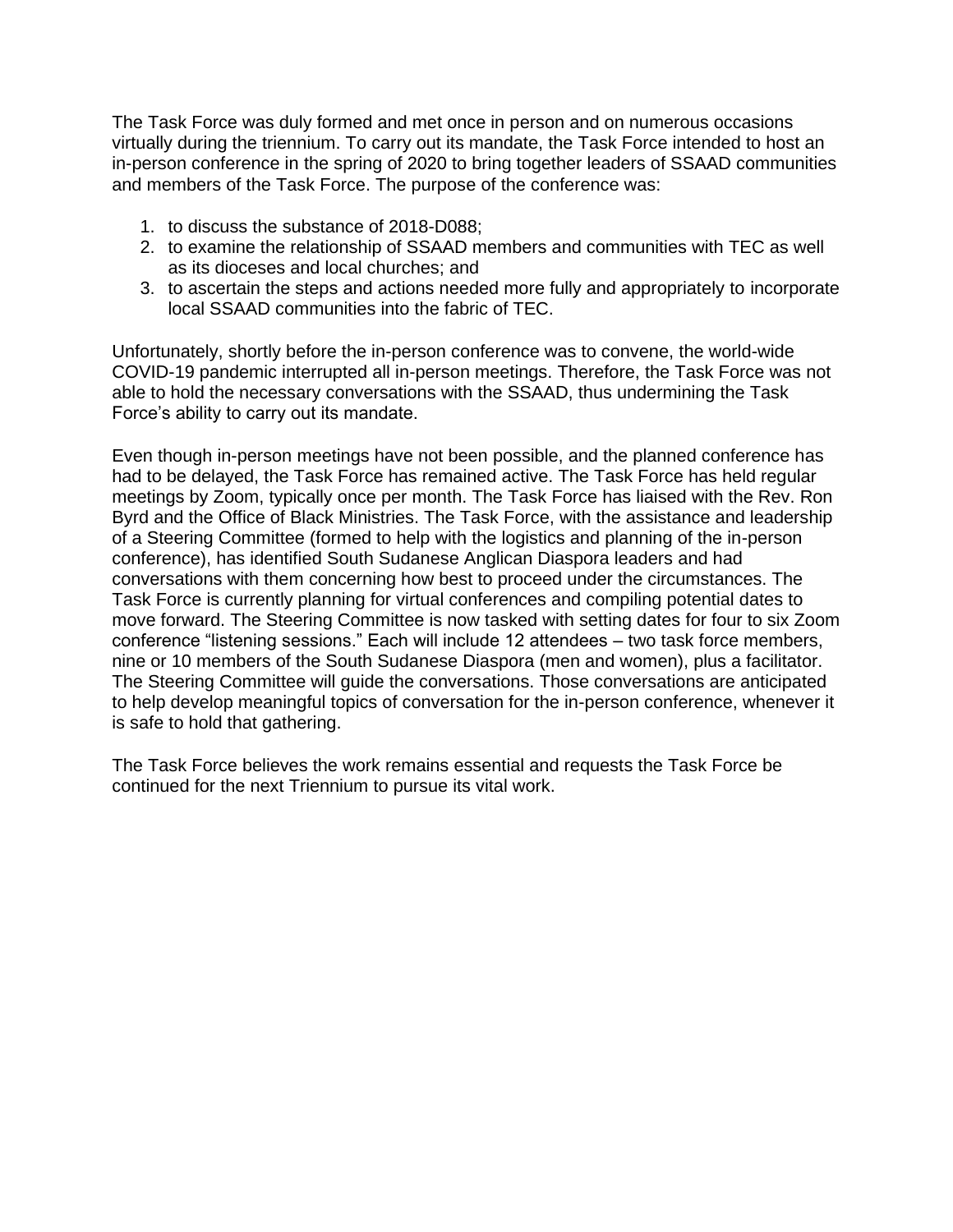| <b>Resolution Number:</b>        | 2018-D024                                                                                         |
|----------------------------------|---------------------------------------------------------------------------------------------------|
| Title:                           | Urge Continued Support for the Episcopal Churches of Sudan<br>and South Sudan to Strengthen Peace |
| <b>Legislative Action Taken:</b> | Concurred as Amended                                                                              |

**Final Text:**

*Resolved,* **That the 79th General Convention gratefully acknowledge and commend the continued heroic efforts of the Episcopal Church of South Sudan to bring about a cessation of the civil war which erupted in December 2013 and which has killed tens of thousands, and displaced several million people;** and be it further

*Resolved,* **That General Convention commend the continued efforts of Episcopal Relief & Development and the many dioceses, parishes, and individuals who are working in partnership with the Episcopal Church of South Sudan and its dioceses to provide humanitarian relief, sustainable development, training of lay and clergy leaders in South Sudan, and Scriptural translation into tribal languages;** and be it further

*Resolved,* **That General Convention urge congregations and dioceses to seek new opportunities to support the work of the Episcopal Church of South Sudan, the Episcopal Church of Sudan, and their Primates to form partnerships that strengthen their efforts to bring a sustainable peace to their respective nations;** and be it further

*Resolved,* **That the General Convention urge all dioceses and congregations of The Episcopal Church observe with special prayers, awareness, and support of the Episcopal Church of South Sudan and the Episcopal Church of Sudan the Sunday closest to the Feast Day of the Martyrs of Sudan (May 16th);** and be it further

*Resolved,* **That General Convention urge that dioceses and congregations in The Episcopal Church make it a specific mission priority to reach out to people from the South Sudanese and Sudanese diaspora who have emigrated to the United States and elsewhere, inviting them into our congregational lives and exploring appropriate efforts to assist their efforts to foster peace in South Sudan and Sudan and among its disparate tribes;** and be it further *Resolved,* **That General Convention authorize the Office of Government Relations to continue its advocacy with the United States Government for a cessation of the civil war in South Sudan and armed conflict by the Government of Sudan with marginalized communities in the Nuba Mountains and Darfur.**

**Citation:** General Convention, *Journal of the General Convention of...The Episcopal Church, Austin, 2018* (New York: General Convention, 2018), p. 492.